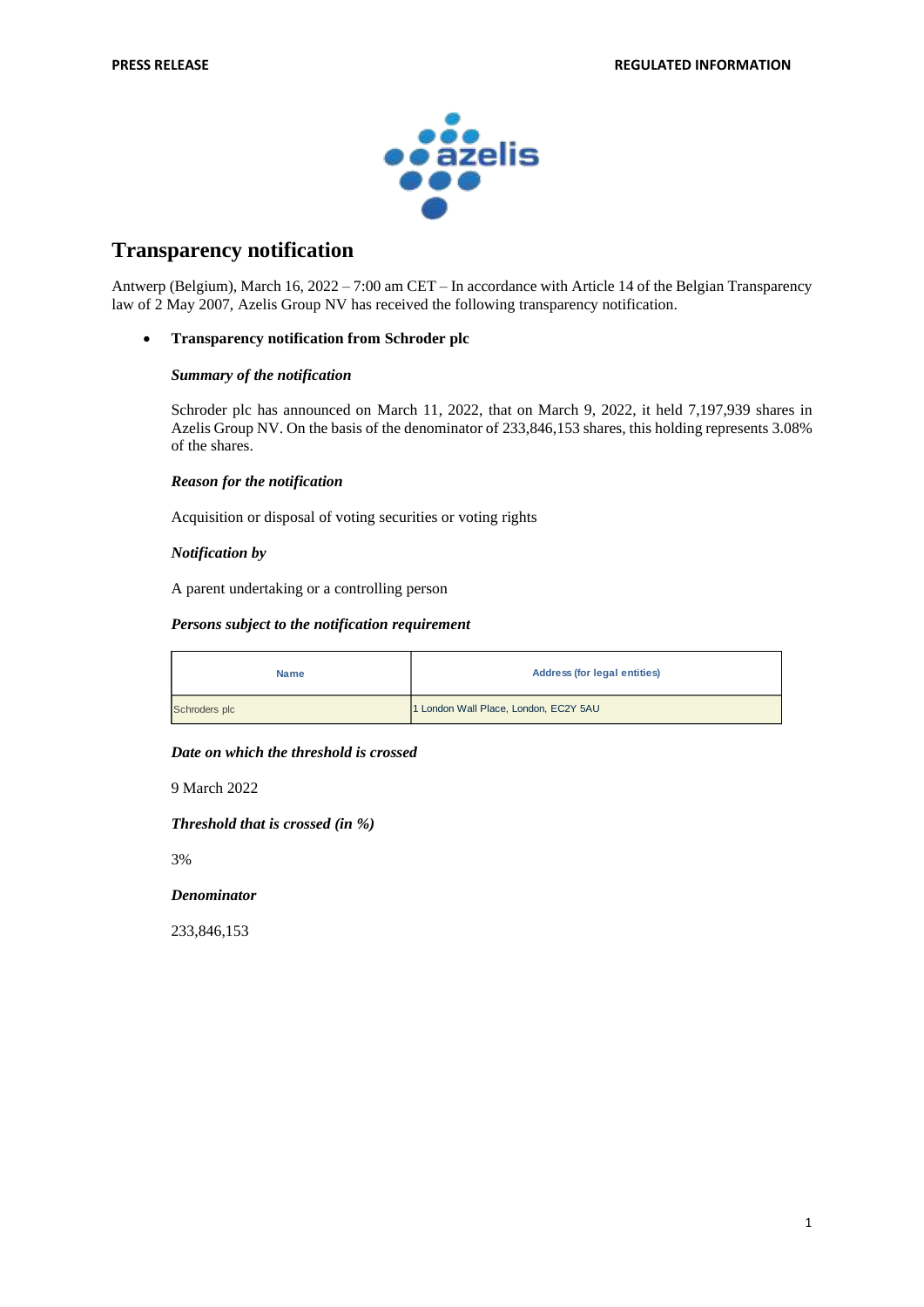# *Notified details*

| A) Voting rights                                      | <b>Previous notification</b> | After the transaction       |                                 |                      |                                 |
|-------------------------------------------------------|------------------------------|-----------------------------|---------------------------------|----------------------|---------------------------------|
|                                                       | # of voting rights           | # of voting rights          |                                 | % of voting rights   |                                 |
| Holders of voting rights                              |                              | <b>Linked to securities</b> | Not linked to the<br>securities | Linked to securities | Not linked to the<br>securities |
| Schroders plc                                         |                              | $\mathbf{0}$                |                                 | 0.00%                |                                 |
| Schroder Investment Management<br>Limited             |                              | 7,155,891                   |                                 | 3.06%                |                                 |
| Schroder & Co. Limited                                |                              | 1,375                       |                                 | 0.00%                |                                 |
| Schroders (C.I.) Limited                              |                              | 2,599                       |                                 | 0.00%                |                                 |
| Schroder Investment Management<br>(Hong Kong) Limited |                              | 31,161                      |                                 | 0.01%                |                                 |
| Schroder Wealth Management (US)<br>Limited            |                              | 6,913                       |                                 | 0.00%                |                                 |
| Subtotal                                              |                              | 7,197,939                   |                                 | 3.08%                |                                 |
|                                                       | <b>TOTAL</b>                 | 7,197,939                   | $\bf{0}$                        | 3.08%                | 0.00%                           |

| <b>B) Equivalent financial instruments</b>            | After the transaction               |                        |                                   |                                                                                    |                    |                   |
|-------------------------------------------------------|-------------------------------------|------------------------|-----------------------------------|------------------------------------------------------------------------------------|--------------------|-------------------|
| <b>Holders of equivalent</b><br>financial instruments | <b>Type of financial instrument</b> | <b>Expiration date</b> | <b>Exercise period or</b><br>date | # of voting rights<br>that may be<br>acquired if the<br>instrument is<br>exercised | % of voting rights | <b>Settlement</b> |
| Schroder Investment Management<br>Limited             | <b>CFD</b>                          |                        |                                   | 4.825                                                                              | 0.00%              | cash              |
|                                                       | <b>TOTAL</b>                        |                        |                                   | 4.825                                                                              | 0.00%              |                   |

| TOTAL (A & B) |                  |           | # of voting rights   % of voting rights |  |
|---------------|------------------|-----------|-----------------------------------------|--|
|               | <b>CALCULATE</b> | 7,202,764 | 3.08%                                   |  |

# *Chain of controlled undertakings through which the holding is effectively held, if applicable*

| Schroders plc                                                                                                                |
|------------------------------------------------------------------------------------------------------------------------------|
| <b>Schroder Administration Limited</b><br>Schroder International Holdings Limited                                            |
| Schroder Investment Management Limited                                                                                       |
| Schroders plc<br><b>Schroder Administration Limited</b><br><b>Schroder Wealth Holdings Limited</b><br>Schroder & Co. Limited |
| Schroders plc<br>Schroder Administration Limited<br><b>Schroder Wealth Holdings Limited</b><br>Schroders (C.I.) Limited      |
| Schroders plc                                                                                                                |
| <b>Schroder Administration Limited</b>                                                                                       |
| <b>Schroder Wealth Holdings Limited</b><br>Schroder Wealth Management (US) Limited                                           |
|                                                                                                                              |
| Schroders plc                                                                                                                |
| <b>Schroder Administration Limited</b><br>Schroder International Holdings Limited                                            |
| Schroder Investment Management (Hong Kong) Limited                                                                           |
|                                                                                                                              |
|                                                                                                                              |
|                                                                                                                              |

# *Additional information*

Not provided.